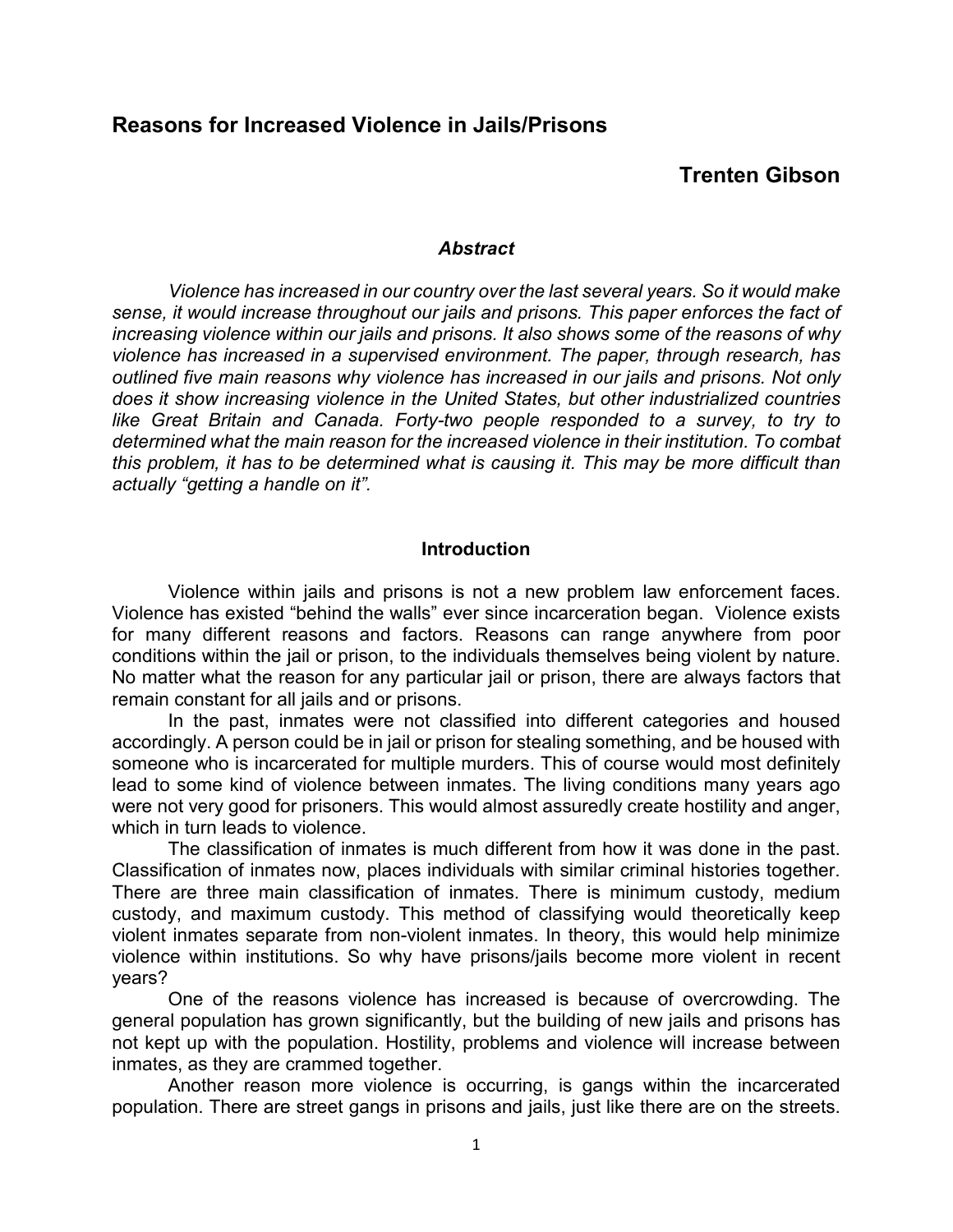Different gangs do not get along with each other and what follows is violence. Every institution attempts segregation, but to keep different gangs away from each other is nearly impossible. There is a limited amount of housing space for all incarcerated people. This problem also reflects the first problem of overcrowding.

Mental health is another problem associated with the rise of violence within institutions. Many of the mental health hospitals are closing around the country. There are more shutting down and closing all the time. Law enforcement is transporting more and more mentally unstable people to jail, because there is not anywhere else for these people to go. Jails and prisons have become the new mental health facilities around the country. Mentally unstable people can at times be very violent, especially if cornered or provoked. In addition, mentally unstable people are taken advantage of sexually and in other ways. These are a few of the examples that undeniably lead to violence.

Drugs are another cause for increased violence in jails and prisons. Drugs are being smuggled into the facilities, and inmates are using just like on the street. When an inmate is going through withdrawals, they can become violent. Some drugs can make people violent just by using them. The fight over the drugs within an institution can become very violent, just as it can on the street. The gangs within an institution can have wars over drugs, and the drug trade. This of course would be a violent act, and can involve many parties.

There are several reasons why violence has increased within jails and prisons. Some of the reasons are mentioned above. Correctional officer training and mindset seems to be a factor for the violence in some institutions as well. Society has changed over the years, and an officer's way of doing things has to change as well. Correction Officers, who have many years on the job, did the job much differently when they first started than they can today. The training of new officers needs to reflect how things should be done today. The old way of doing things is past history. Society will not allow old practices be the method today. Brutality of inmates can cause violence in institutions. Each generation is different from the past generation, and the ability to reason with a different generation takes training and practice.

Many factors determine the increased cases of violence in jails/prisons. The fact remains, incarceration is more for punishment, than it is for rehabilitation or education. The recidivism rate is very high for inmates. The more a person continues incarceration, the more violent he/she seems to become. This is probably due to the fact, the life "behind the walls" is a violent life. Survival depends on one having to stand his or her ground and fight if necessary. This is more prevalent in jails and prisons, than on the street. Are people returning to incarceration because the punishment is too weak? Are people unable to be rehabilitated and educated, so they have no other choice but to return to the life of crime? Either way, inmate recidivism is also one of the factors used to determine why the violence has increased.

What is the main reason for the increased violence in jails and prisons? Is it overcrowding? Is it lack of mental health facilities? Is it the lack of proper training for the correction officers working in the institutions? Is it the drugs and the addiction to them? On the other hand, is it the amount of gang activity (which is ever growing) the main cause? These questions will be examined and answers will conclude with the findings.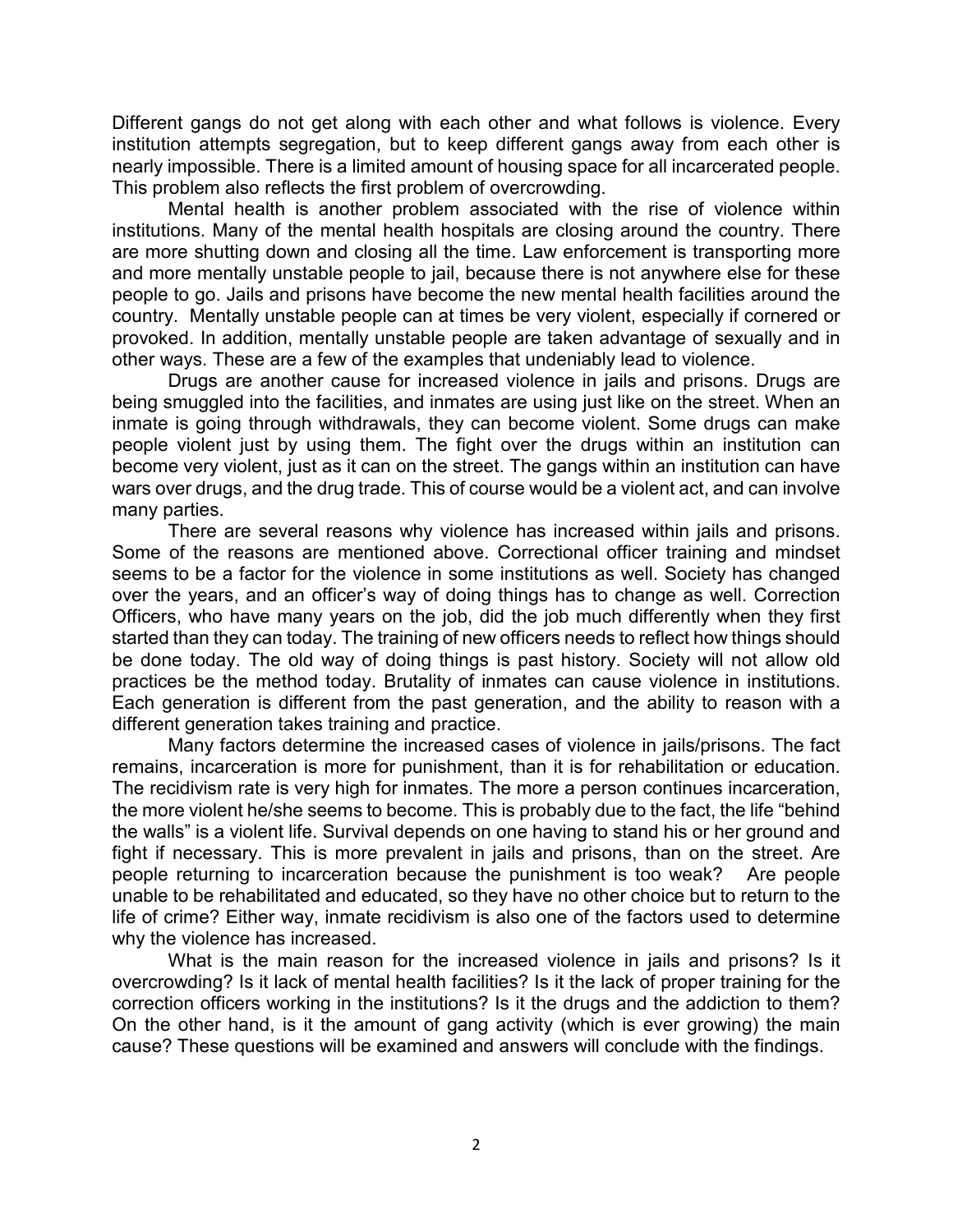### **Literature Review**

## **Overcrowding**

Prisons and jails provide safety for communities as they house convicted and nonconvicted people. Prisons house only convicted people of a crime. Dangers lie inside the facility itself, which can be overrun with violence. When a group of people who are quarantined in tight quarters against their will, violence can, and does occur. There are several reasons for increased violence in jails, state and federal institutions. The Bureau of Justice Statistics indicate that the Federal Bureau of Prisons and 19 states are over inmate capacity. There are another twenty states close to maximum prison capacity. Overcrowding increases stress under the best of conditions, let alone in situations when individuals have limited coping skills, such as jails or prisons. (Thompson, 2019)

 Levels of violence are at least partially correlated, with overcrowding. As the number of inmates increases, the ability for correctional officers to monitor inmates decreases. Housing two inmates in a cell originally designed for one person, may contribute to violence. This is illustrative when a large number of violent physical and sexual acts occur among cellmates. Overcrowding also reduces the ability of authorities to segregate violent inmates, or victims of violence, into their own housing units to prevent future attacks. A higher prison population also results in fewer work opportunities, leaving idle those who may be the most likely to commit acts of violence against other inmates. (Levan, Corrections, 2011)

In October 2016, the Justice Department announced an investigation into all of the male prisons in Alabama, focusing on reports of increased violence and sexual abuse at the hands of both inmates and staff members. The prisons in Alabama are operating at around 172 percent of capacity. This is actually a decline after sentencing reforms, but it has been offset by a sharp plunge in the number of corrections officers. In St. Clair prison in Alabama, there were only 216 segregation cells for 1200 prisoners. (Robertson, March 28, 2017). This means, there was not enough cells to place individuals if rules were broken, or if somebody needed protection from other inmates.

State run institutions are not the only places where violence is increasing throughout the country. Private federal prisons are more abusive, violent and dangerous than the government counterparts, according to the U.S. Department of Justice Office of the Inspector General. In a study of two of the three prisons they visited, they "learned that all newly received inmates were housed in the Segregated Housing Unit (SHU) due to lack of available space in general population units." Violent encounters between inmates were 28 percent more prevalent than at government –run facilities. (Knight, April 12, 2016)

On February 1, 2017, a group of inmates took control of a building at Vaughn Correction in Delaware, and held four correctional officers hostage during a standoff that lasted more than 18 hours. One Lieutenant killed and several other correctional officers injured before emergency police eventually stormed the prison in the early hours of February 2. Vaughn is severely overcrowded and understaffed. The vast majority of U.S. prisoners are incarcerated in state and local facilities: Fewer than 200,000 of the 1.5 million total inmates were in federal prisons at the end of 2015, according to Bureau of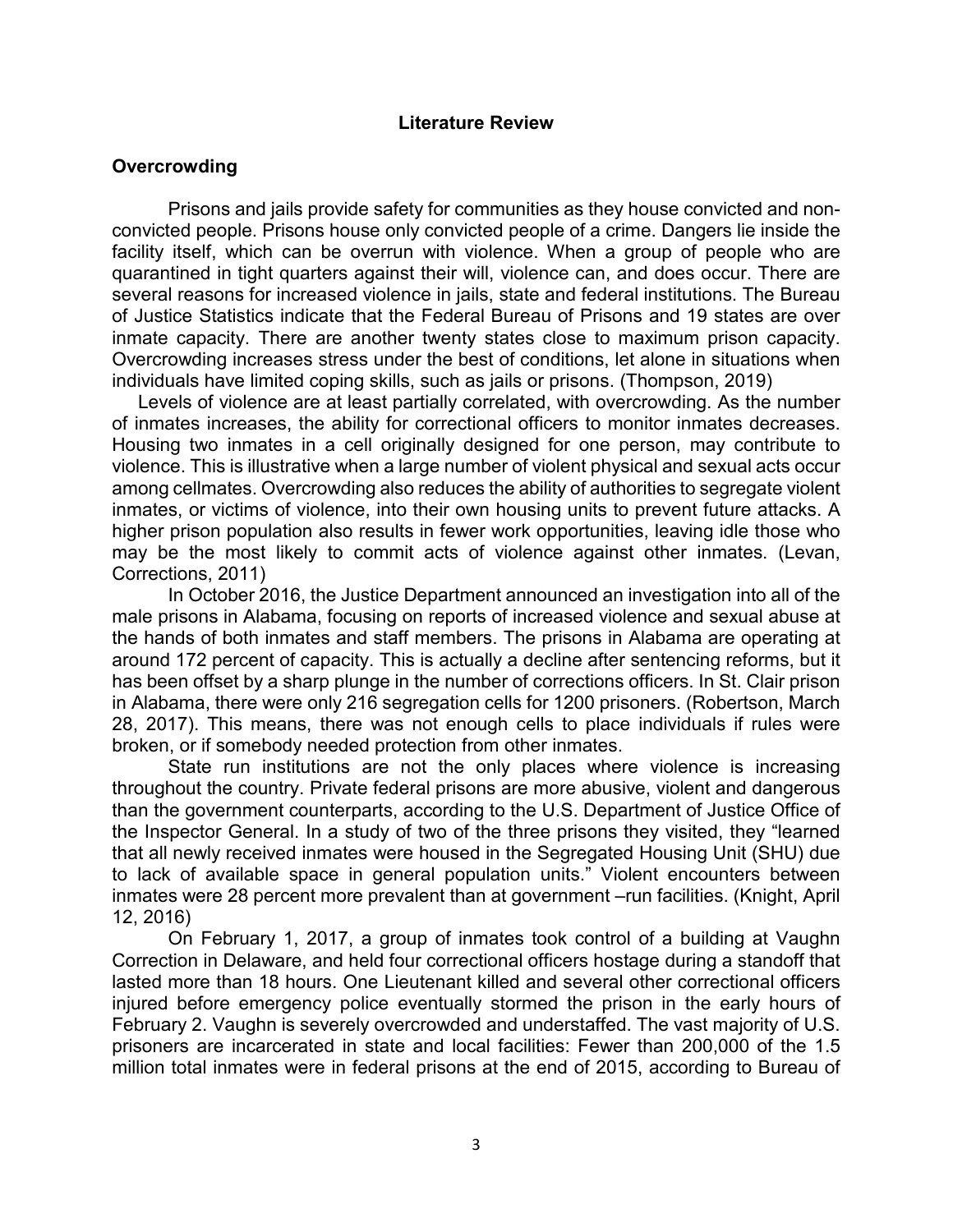Justice Statistics data. Another 730,000 people were in local jails at the end of 2015, bringing the incarcerated population to 2.2 million. (Galvin, 2017)

The U.S. is not the only place where prisons and jails are seeing increased violence in the jails and prisons. Violent incidents among inmates in Canada's prisons are increasing. Overcrowded prisons, harder to handle inmates and a shortage of mental health services is creating the alarming rise in violence and a less predictable environment for everyone behind the walls of Canada's prisons. Assaults are up over 15 percent in the last three years, and the use of force by officers is up a staggering 37 percent over five years, as MacCharles reported in the Sunday Star. If that were not troubling enough, the problems are likely to get worse. In the past two and a half years, Canada's federal inmate population has risen by almost 1,500. This is the equivalent of around three new medium security institutions. Only Canada has not built them. This means overcrowding and insufficient programs in existing prisons. (Dyck, July 9, 2012)

## **Gangs**

Gang affiliations, rivalries and disputes account for a percentage of violent incidents in prisons and jails. While gang members can avoid contact with other gangs on the outside, close quarters do not allow rival inmates this luxury in prison. Along the same lines, racial issues and affiliations divide inmates and can result in violence as well. (Thompson, 2019)

There are various definitions for prison gangs, but a generally accepted description is that a prison gang operates within the prison system as a criminally oriented entity that threatens, or perceived to threaten, the orderly management of a prison. Inmates belonging to a prison gang will often have similar norms, values, and have a distinct code of conduct among its members. Many prison officials use the term *security threat group* (STG) to identify a gang. Prison gangs are usually organized along racial or ethnic lines, mimicking and often overlapping street gangs. Inmates often join gangs as either a means to secure personal protection from other inmates or for economic gain. They often rely on gang members as surrogate family members. (Levan, Corrections, 2011)

Among prisoners, violence is often a means by which to gain status from other inmates, and gangs provide both a means to perpetuate this violence and protection from other inmates. Some forms of prison violence include assault, sexual assault, riots, and homicide. Much of the violence in prisons and jails remains unreported, making it difficult to address an individual victim level. Violence among prisoners, even those not involved in gangs, has become not only accepted, but also expected. Inmates must convey a tough and masculine appearance in order to thwart violent attacks at the hands of fellow inmates. Gang members may make up a relatively small number of the inmate population, but they are responsible for a large number of violent activities occurring in correctional institutions. Gang members generally account for more assaults on other inmates and staff than inmates not affiliated with a gang. (Levan, Corrections, 2011)

Just as with street gangs, turf wars may emerge over areas of the prison. Common areas, such as the cafeteria or recreation yard, are often the places for these turf wars. Rival gang members encroach upon rival gangs, fighting over specific claimed territory they feel is theirs. In prison there is no neutral or safe area for gang members to retreat,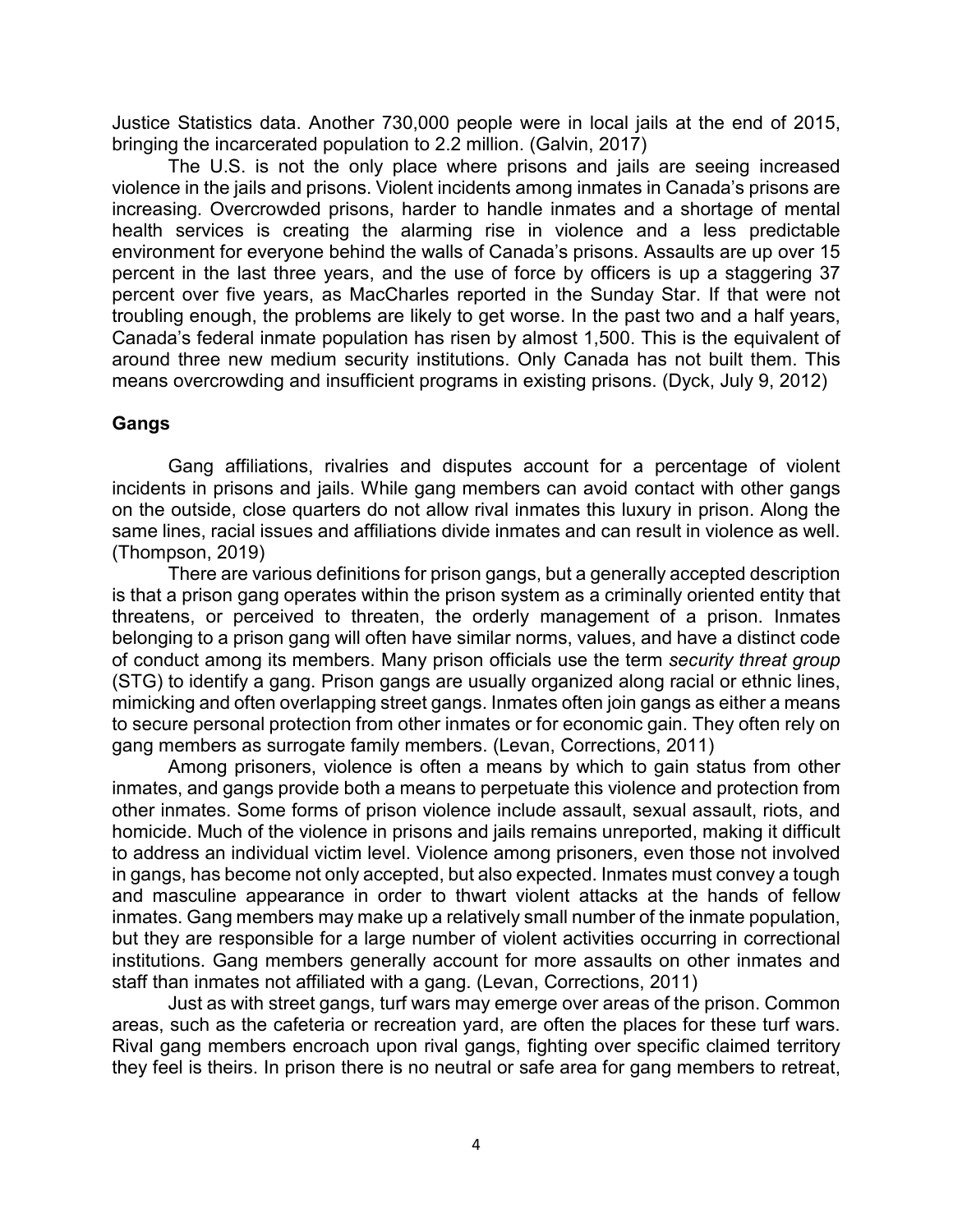often erupting into violence among rival gangs. This is very different from turf wars on the street, where there is a neutral ground or a place to retreat. (Levan, Corrections, 2011)

Gangs remain one of the more formidable issues that corrections officials face in managing prisons and jails. About 200,000 of the 1.5 million U.S. inmates are affiliated with gangs, according to the U.S. Department of Justice, Bureau of Statistics. Gangs are responsible for a disproportionate amount of prison misconduct and violence. Their presence and actions challenge ongoing efforts to maintain control, order and safety in prisons and jails. (Pyrooz, 2018)

Just like in the U.S. with overcrowding being a problem, gangs are also a problem in other industrialized countries. In the United Kingdom, the level and severity of violence is growing. Much of the violence is related to gangs. Offenders who are in gangs outside jail are unlikely to leave their affiliations behind once they are incarcerated. If rival gangs are split up within institutions, (placed on different wings, or monitored to ensure they do not exercise or do activities together), they can instruct "third Parties" to carry out assaults. (Shaw, January 13, 2015)

Canada's prison system is grappling with an explosion of gangs that is fueling violence and the drug trade behind bars. Corrections Canada has seen a 44 percent jump in gang members in the last five years, to 2040 in 2012 up from 1421 in 2007, according to the documents obtained under access to information. The documents say there are 54 different types of gangs now identified in institutions across the country. This number has swelled by 269 percent since 2000. A high percentage of prison violence is gang-related, where nearly all ethnic groups are represented. Gangs control the drug trade of most institutions, which leads to violent confrontation between gangs trying to enlarge or maintain their customer base. A New Democratic Party (NDP) Public Safety critic said, "Overcrowding coupled with fewer programs and rehabilitation raises the institutional temperature and fuels gang affiliation". Many inmates affiliate with gangs out of fear and self-preservation in the hostile prison environment, because there is not a lot to do in prisons. (Harris, 2012)

## **Drugs**

An increased use of so-called "legal highs" in prisons is causing a rise in levels of violence, a report has warned. Newly formulated drugs are psychoactive and been blamed for a number of serious assaults. The National Offender Management Service said prisoners linked their use to an increase in "disturbed and disruptive behavior". Steve Gillan, general secretary of the Prison Officers' Association said a 37 percent rise in attacks on staff in the last year could be partly attributed to drug use. "It is leading to an increase in violence both on each other and on staff". (Ward, Jun 2015)

Prison administrators have long recognized the role that illegal contraband has in perpetuating violence among prisoners. Possession or trafficking of illegal drugs is not allowed at any correctional institution. These drugs and other contraband allow gang members and other entrepreneurial inmates the opportunity to extort and commit further acts of violence. (Levan, Corrections, 2011) The problem with contraband, like drugs, becomes in demand, prisoners become in debt, which in turn causes bullying and violence when repayment cannot be made. (Shaw, January 13, 2015) Drugs continue to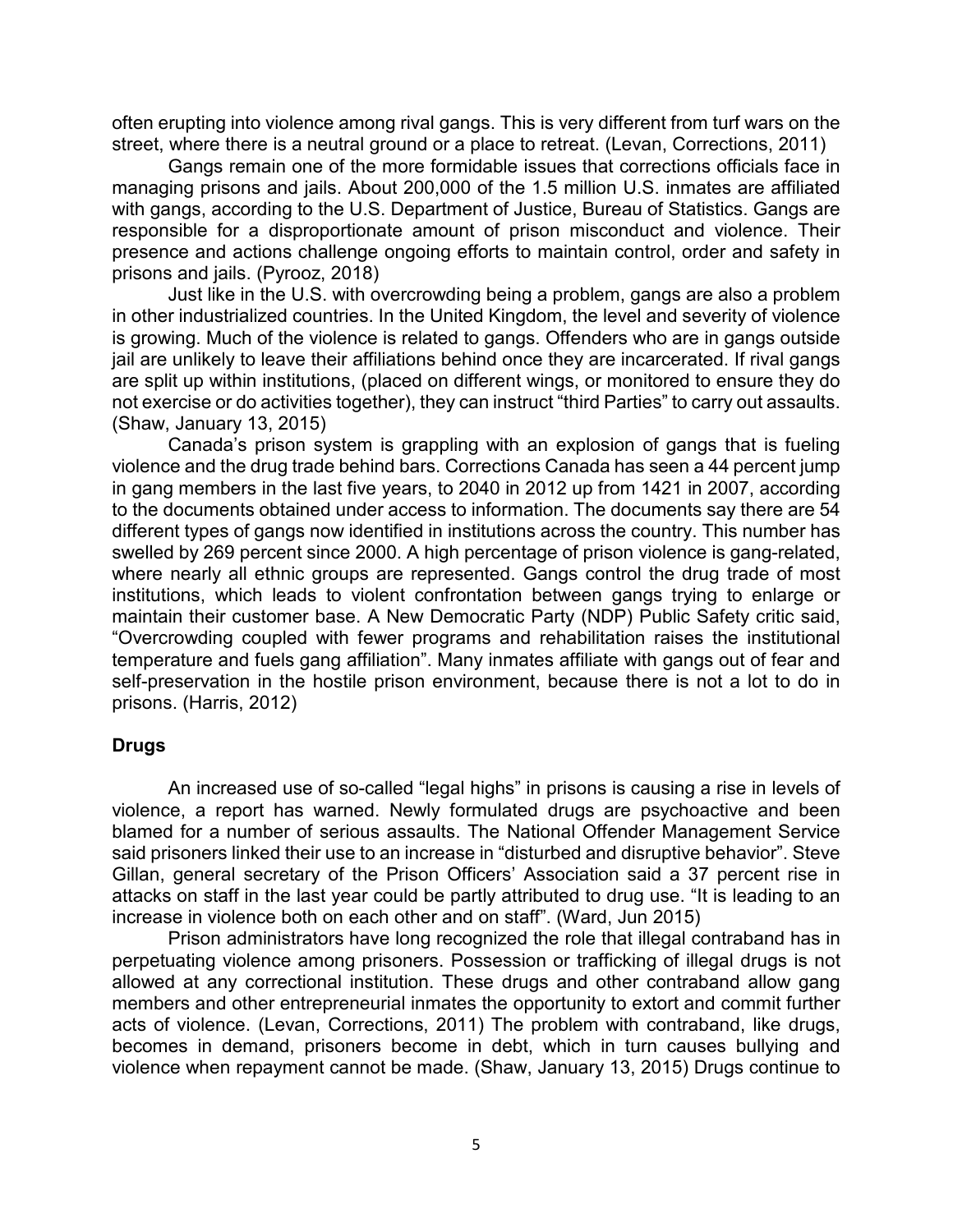be a plague as an overwhelming number of inmates deal with addiction. (Levan, Prison Violence: Causes, Consequences And Solutions, 2013)

## **Mental Illness**

Serious mental illness has become so prevalent in the US corrections system that jails and prisons are now commonly called "the new asylums." Overall, approximately 20 percent of inmates in jails and 15 percent of inmates in state prisons are estimated to have serious mental illness. Based on the total inmate population, this means approximately 383,000 individuals with severe psychiatric disease were behind bars in the United States in 2014. This is nearly 10 times the number of patients remaining in the nation's state hospitals. (Torrey, 2014)

Additionally, pretrial inmates with serious mental illness experience longer incarcerations compared to inmates in many states, if they require an evaluation or restoration of competency to stand trial. Mentally ill inmates in some states are reported to spend more time waiting for competency restoration so they can be tried, than they would spend behind bars after convicted of the offense for which they have been charged. (Fuller, 2016) Because of their impaired thinking, many inmates with serious mental illnesses present behavioral management problems. (Mitchell, 2009) Suicide is the leading cause of death in correctional facilities, and multiple studies indicate as many as half of all inmate suicides are committed by inmates with serious mental illness." Some experts blame the recent surge on forcing more of the mentally ill behind bars". (Goss, 2002) Research has been conducted between 2006-2012 indicated the prisons that reported the most significant numbers of violent related episodes within the walls of their facilities have a larger mentally ill populations. Advocates of revolutionizing mental health care as a solution to prison violence, and prison officials both agree, there are many challenges tied to mental illness and prison violence, but they can be solved. (Frazee-Walker, 2013)

## **Culture and staff**

A lack of staff training or inexperience also results in prisoner violence. Poorly equipped staff may have trouble interacting with inmates or responding to them professionally. (Thompson, 2019) Correction officers are hired to protect inmates from harm, either from themselves or from others; it has become more evident that this role is often compromised by cultural interference and barriers that has changed the "tolerance levels" experienced by officers trying to do their job. There are factors not often brought to light when it comes to correctional officer misconduct, abuse, or alleged misconduct. Many of these factors are well beyond the practical or realistic controls of the officers and lay somewhere between upper management decision making and the ability to provide the proper resources and necessary staff to do the job. There are officers who abuse their authoritative powers and mistreat inmates with violence, thinking it is the right thing to do under circumstances mentored, or empowered by those who trained them, supervised them, or hired them for the job. Some of these flaws can be traced back to the organizational hiring practices, training, background checks, and psychological testing.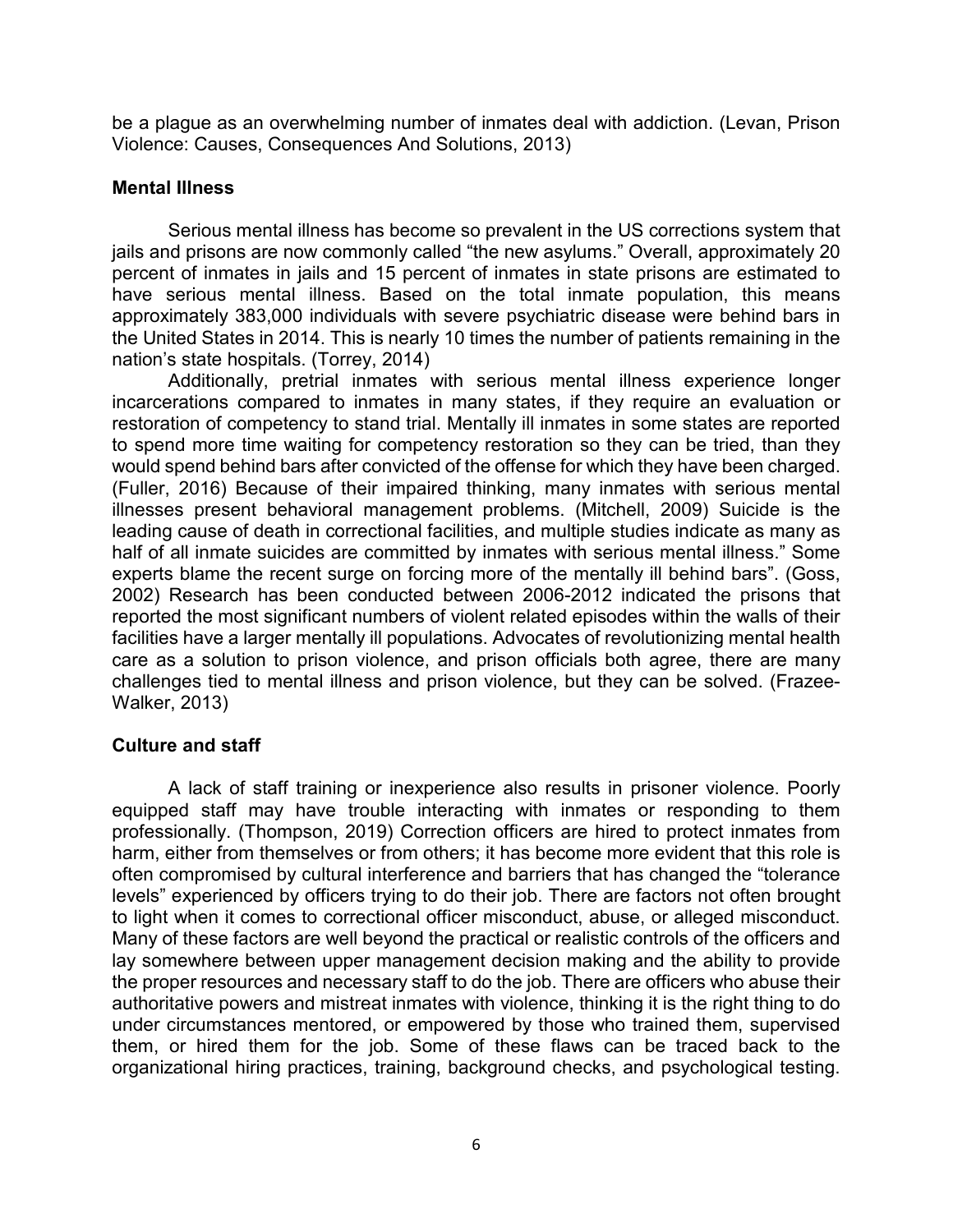Some instances, the management appears to condone such misconduct as normal and routine. (ToersBijins, Jun 2012)

Critics say prison guards too often resort to excessive violence with little accountability. "Excessive use of force in prisons we believe has reached crisis proportions in New York State," says U.S. Attorney Preet Bharara. "The vast majority of these men and women do their jobs incredibly well under very difficult circumstances," says State Assembly woman Janet Duprey. Mike Powers, who heads the powerful correction officers union in New York, says the real issue lawmakers should focus on is an increasingly violent inmate population. He says too many prisons are understaffed and overcrowded. (Mann, October 2016)

Prisons in the U.S. and other industrialized countries foster a culture of violence, hatred, bigotry and dominance. They take the criminally inclined, and not so inclined, and turn them into hardened convicts. After a period of years, they become dangerous men and women. The field of corrections has gone awry. Instead of focusing on rehabilitating prisoners and finding ways to make them employable upon release from custody, prison administrators look for ways to subjugate those in their charge. They search for ways to repress individuality, and rule by coercive force, which only breeds a harder, angrier, more violent prison population. (Zoukis, 2017) Correctional systems that once focused on rehabilitation and making people into better citizens, now is a "warehouse for making better criminals." (Harris, 2012)

#### **Methods**

This research paper is intended to show not only is there a problem with increased violence within jails and prisons, but what could be the major reasons for the increased violence. Data was collected through research of not only various jails and prisons in the U.S., but also from institutions in England and Canada. This research data was collected from these two other countries, because of the similarity with our system and institutions.

Data was also gathered through surveys given to supervisors of Lake County Jail, Pinellas County Jail, Polk County Jail, Volusia County Jail, Jefferson Correctional Institution and Orange County Corrections Department. Survey questions were designed to determine the major causes of increased violence within the various institutions. Survey questions asked the amount of time in the field to determine if they have had enough time to witness an increase in violence. Data was collected to find out if the various institutions were prepared to handle the increased violence, and if not, is something being done differently to combat the issue.

The survey was anonymous in order to encourage truthful answers. A weakness in the data collected, even from the research, is actual reporting of violence. Institutions do not like to report any increase of anything-uneasy happening inside their walls. This information can make people look incompetent in how things are being controlled. Many institutions will not report all the different types of violent behavior occurring within their facility for this reason.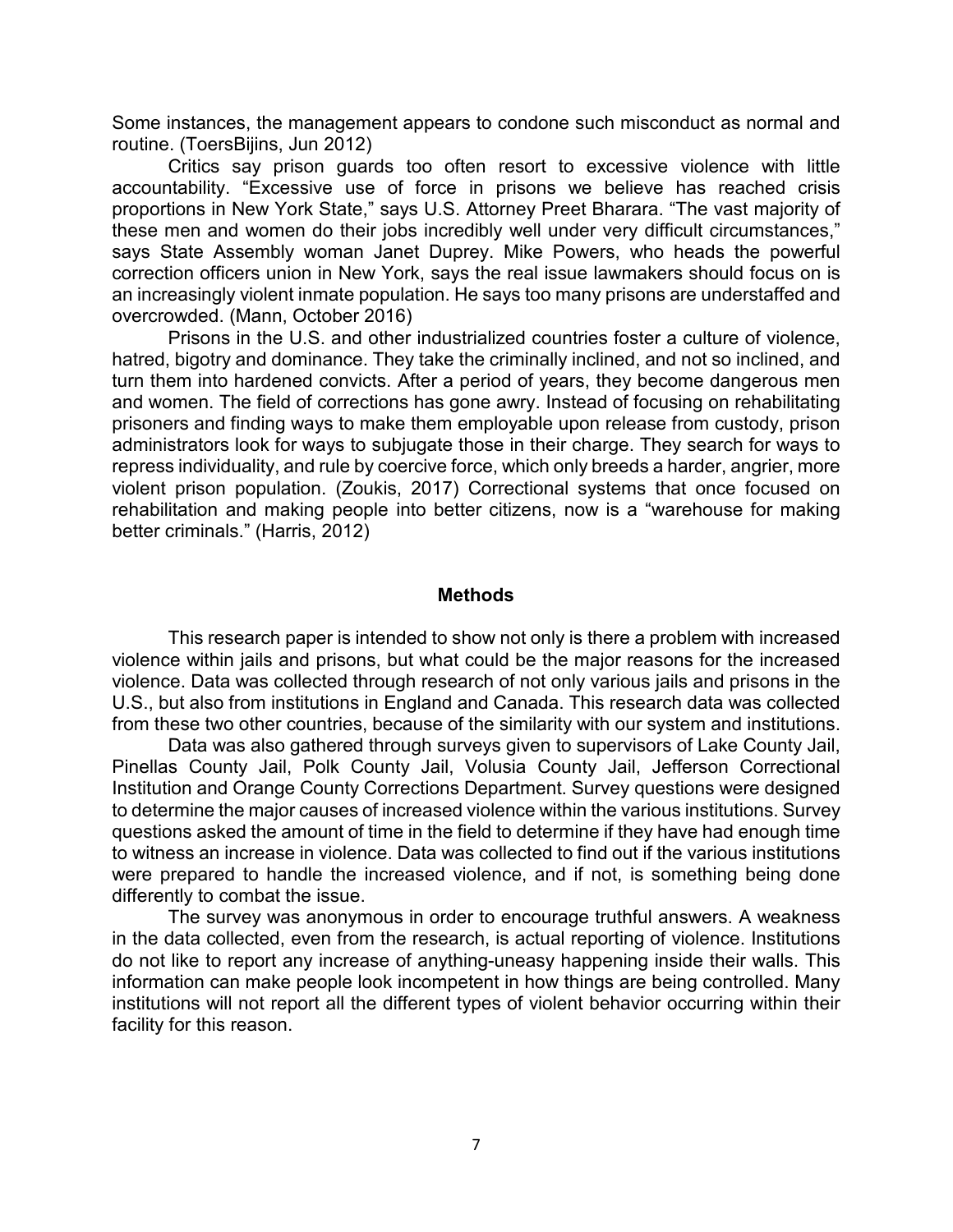### **Results**

The survey was sent out to 42 people, which comprised of seven different institutions. I received 38 responses of the 42 surveys sent out yielding a 90.5% return rate. Of those 38 responses, some respondents decided to skip a couple questions.

The first two questions were demographical in nature. The respondents were asked whether they worked in a jail or prison. The next question, they were asked how long they have worked in their institution. There were only two respondents who worked somewhere other than a jail. This number is 5% of the total responses received from the survey.

The second question asked the respondents of their years of service in their current field. One respondent (2.6%) was between 5-10 years of experience. Thirteen (34.2%) were between 11-15 years of experience. Ten respondents (26.3%) had worked 16-20 years in their current field. The remaining fourteen people (36.8%) had worked over 20 years in their current field. All participants answered this question.

The third question was concerning the increased violence within the participant's facility. It asked whether the facility was prepared for this to happen. It was a "yes" or "no" question. Twenty-four (64.9%) answered "yes" to the question. Thirteen respondents (35.1%) answered "no" to the question. One respondent chose not to answer the question.

The fourth question asked the respondents if their facility was doing anything to get prepared for the increased violence. Twenty-four (64.9%) answered "yes" to the question. Thirteen (35.1%) answered "no" to the question. One respondent chose not to answer the question.

Question 5 asked the respondents what they thought was the main reason for the increased violence in their facility. They were given five main reasons for increased violence within facilities. They were to choose one of the five main reasons, as found in the research. Four respondents (10.5%) thought overcrowding was the main reason. Eight respondents (21%) thought drugs was the main reason. Six respondents (15.8%) chose gangs as the main reason. Eleven respondents (28.9%) chose mental illness as the main reason. The remaining nine (23.7%) thought training of new officers/staffing was the main reason for the increased violence in their facility. All respondents answered the question.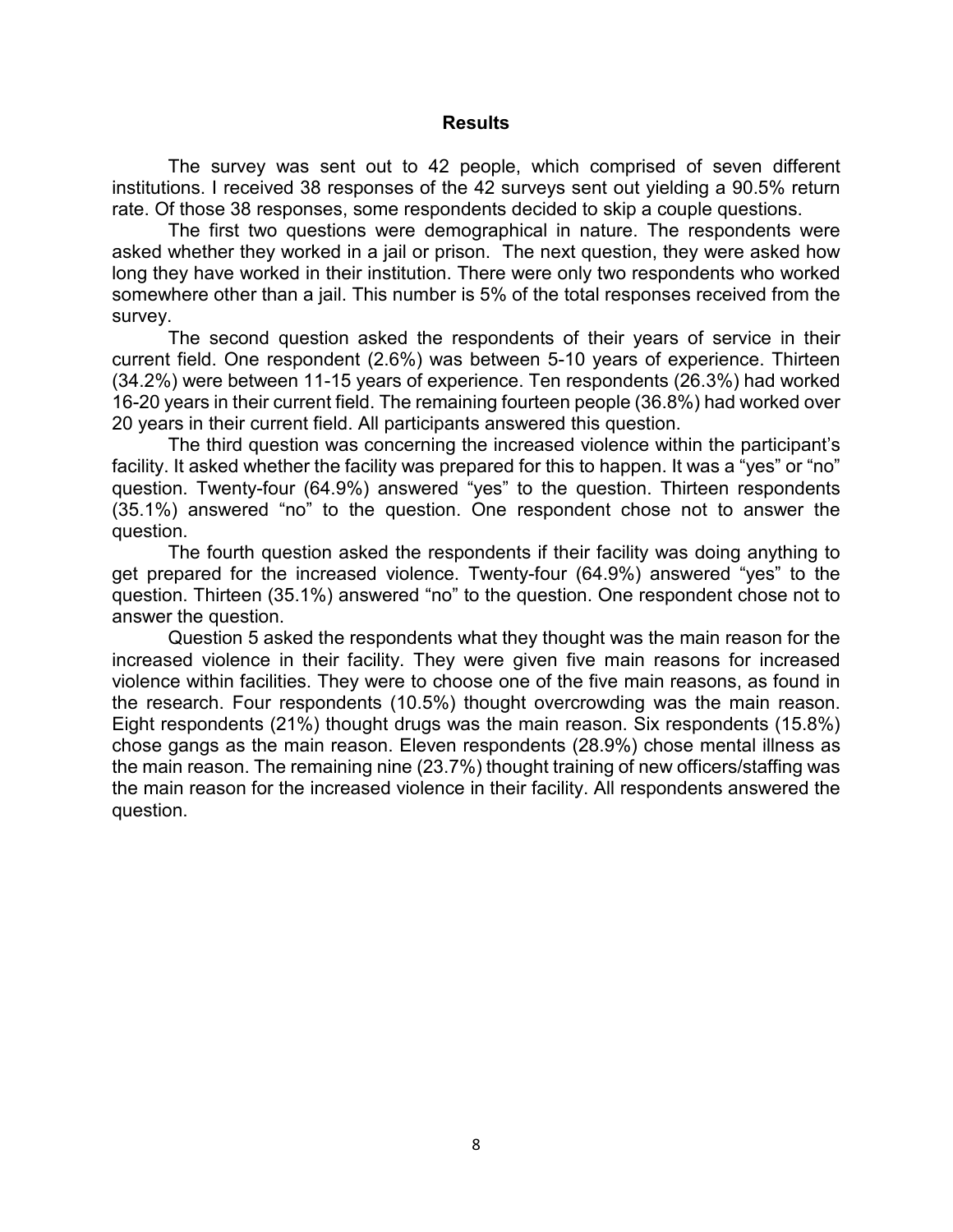

The sixth question then followed up by asking what other reason did they think attributes to the increased violence in their facility. They were given the same five choices from question 5. Six (16.2%) chose overcrowding as the second reason for increased violence. Ten (27%) chose drugs as their second reason. Four (10.8%) chose gangs as the second reason. Ten (27%) chose mental illness as their second reason. Six (16.2%) chose training of new officers/staffing as the second reason for increased violence within their institutions. One respondent chose not to answer the question.

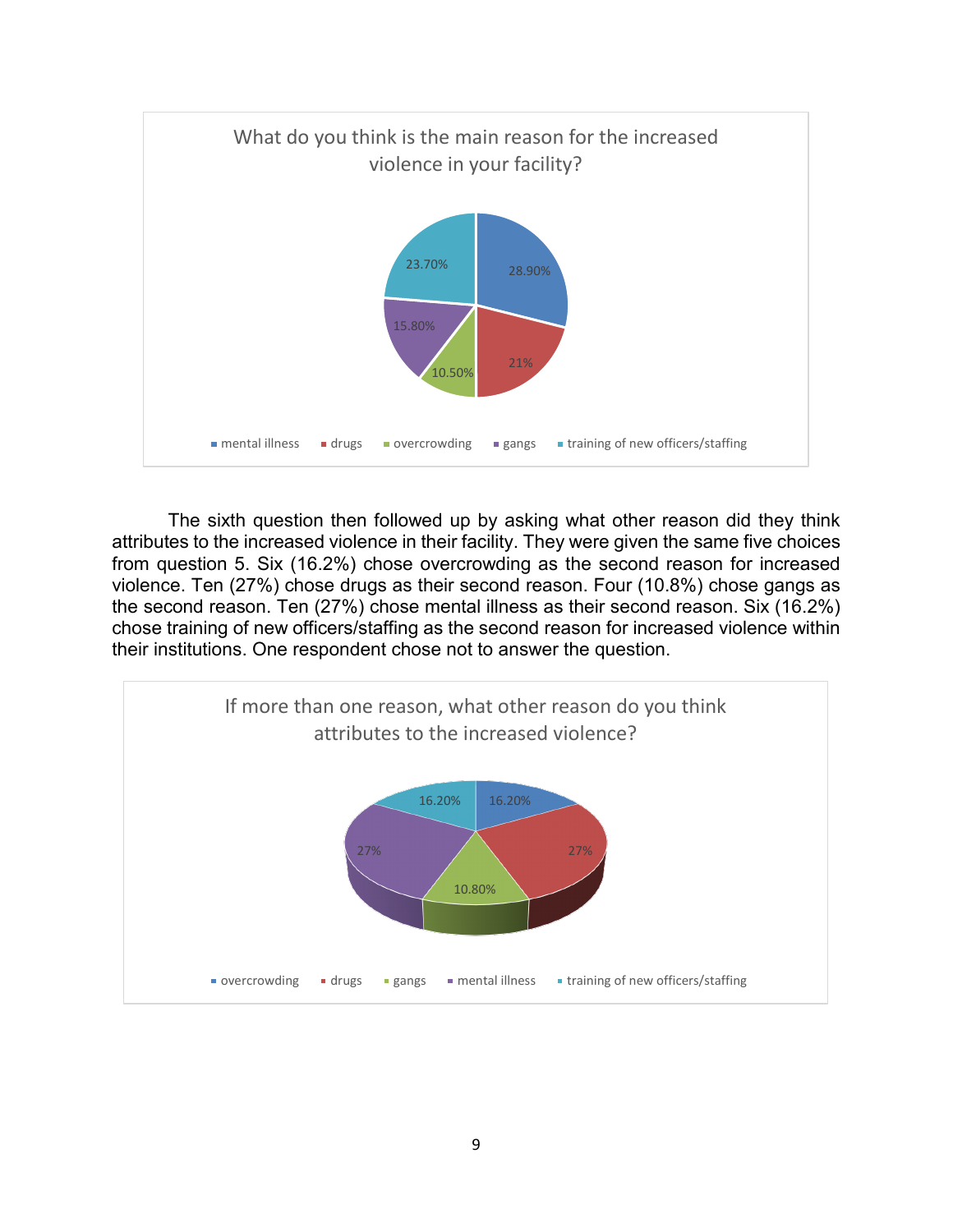Question 7 asked whether the respondents' facilities have done anything to combat the problem of the increased violence, whether they were prepared or not. This was a "yes" or "no" question. Twenty-two (59.5%) answered "yes" to the question. Fifteen (40.5%) answered "no". There was one person who did not answer the question.

 Question 8 asked whether the facilities are going to do something to try to combat the problem of the increased violence. Five people decided not to answer this question. Twenty-six (78.8%) answered "yes" to the question. Seven (21.2%) answered "no" to the question.

 The last question, which was question 9, asked the respondents if they thought the increased violence was going to slow down. Five (13.2%) answered "yes" to the question. Thirty-three (86.8%) answered "no" to the question. All respondents answered this question.



#### **Discussion**

The results from this survey were very interesting. It showed 65% of the respondents felt their agencies were never prepared for violence of inmates to increase as much as it has, but in retrospect, they felt their agencies are taking steps to get prepared. It also showed respondents (79%) felt their respective agencies are doing something to try to combat the problem of increased violence now that it is here. The biggest problem found from the research is that there is no single issue from where the problem of increased violence stems. To combat the problem, agencies have to identify where the problem stems from. There are several reasons why violence has increased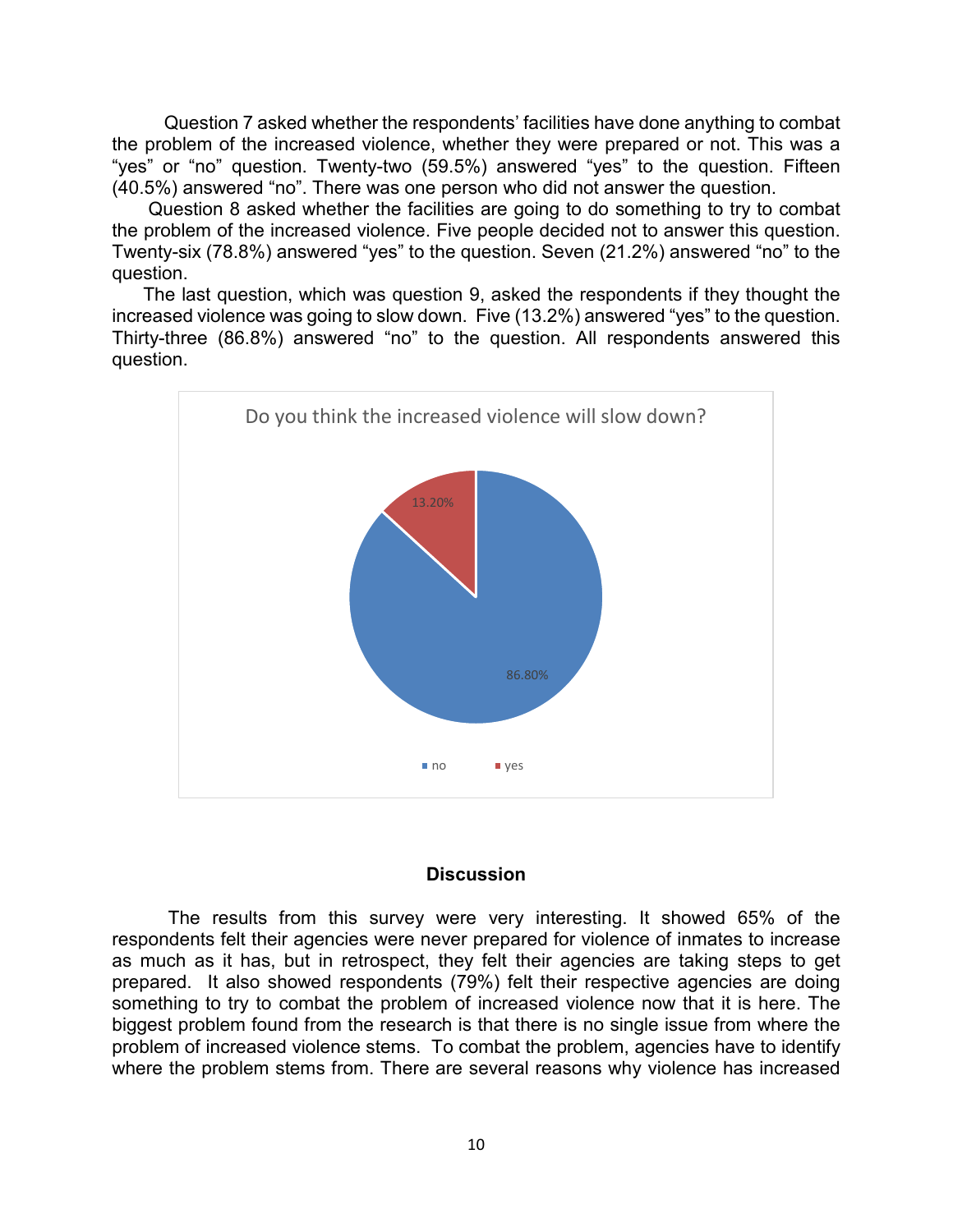throughout our institutions. One problem can stem from another problem, and so on and so forth.

The problem of overcrowding for example is out of our control. However, overcrowding can lead to the development of more gangs within our institutions. Overcrowding also causes shortage of staff, which many institutions are having a problem. The shortage of staff then can lead to lack of proper training of new officers. Trying to fill empty positions quickly gives no room for in depth training for the position. The state of Florida has lowered the standard age to 18 years old to work in corrections. This can be detrimental, because many of today's young generation may have never experienced high risks in their life. This line of work can affect people mentally, especially if someone is young and never experienced anything similar in their life.

Mental illness is another problem with increased violence within our jails and prisons. This problem is a much harder issue to try to combat. Many mental institutions have been closing throughout this country, leading to jails and prisons to be the places where mentally ill people end up. The jails and prisons have to deal with the people. Jails and prisons are not equipped, or have the room to "house" these people. This problem does not look like it will resolve itself.

Drugs is one of those problems that has been around for many years. However, many of the new synthetic drugs are making people mentally ill. The effects of the drugs on the brain have a permanent effect, making people diagnosed mentally ill. Babies being born addicted to drugs does not allow them to grow up with a normal mental capacity in many instances. This is one of those causes that can lead to another cause. Officers then need proper training on how to handle the mentally ill, and people addicted to drugs and the effects.

The two leading causes for increased violence to the survey, mental illness (29%) and drugs (27%). As we have discussed the two can go "hand in hand", or caused by the other. No matter the main reason for increased violence in our institutions, it is going to hard to slow it down, much less stop it. The survey showed an enormous amount of the respondents (87%) do not think the problem will slow down. This means it will most likely continue as is, or get worse.

#### **Recommendations**

The survey results, and the research show mental illness and drugs are the two main reasons for the increased violence. We have no control of what people do on the outside before they end up in our institutions, but there is more we can do to prevent some of the issues from occurring within our facilities. Technology has advanced to the point where drug detection can be easier. If we stop drugs from entering the facility, we can help to prevent much of the violence associated with drug use and gangs. One of the ways to help keep drugs out of a facility is to limit the amount of outsiders from entering. This can be done by having an offsite visitation. Modern scanners of people who do enter the facility can also help detect any drugs. Regular searches of the cells, and of the inmates themselves, is another recommendation.

Officer training is something in our control. Institutions shorthanded need to make sure there is proper time allotted for the training of new officers, no how bad they are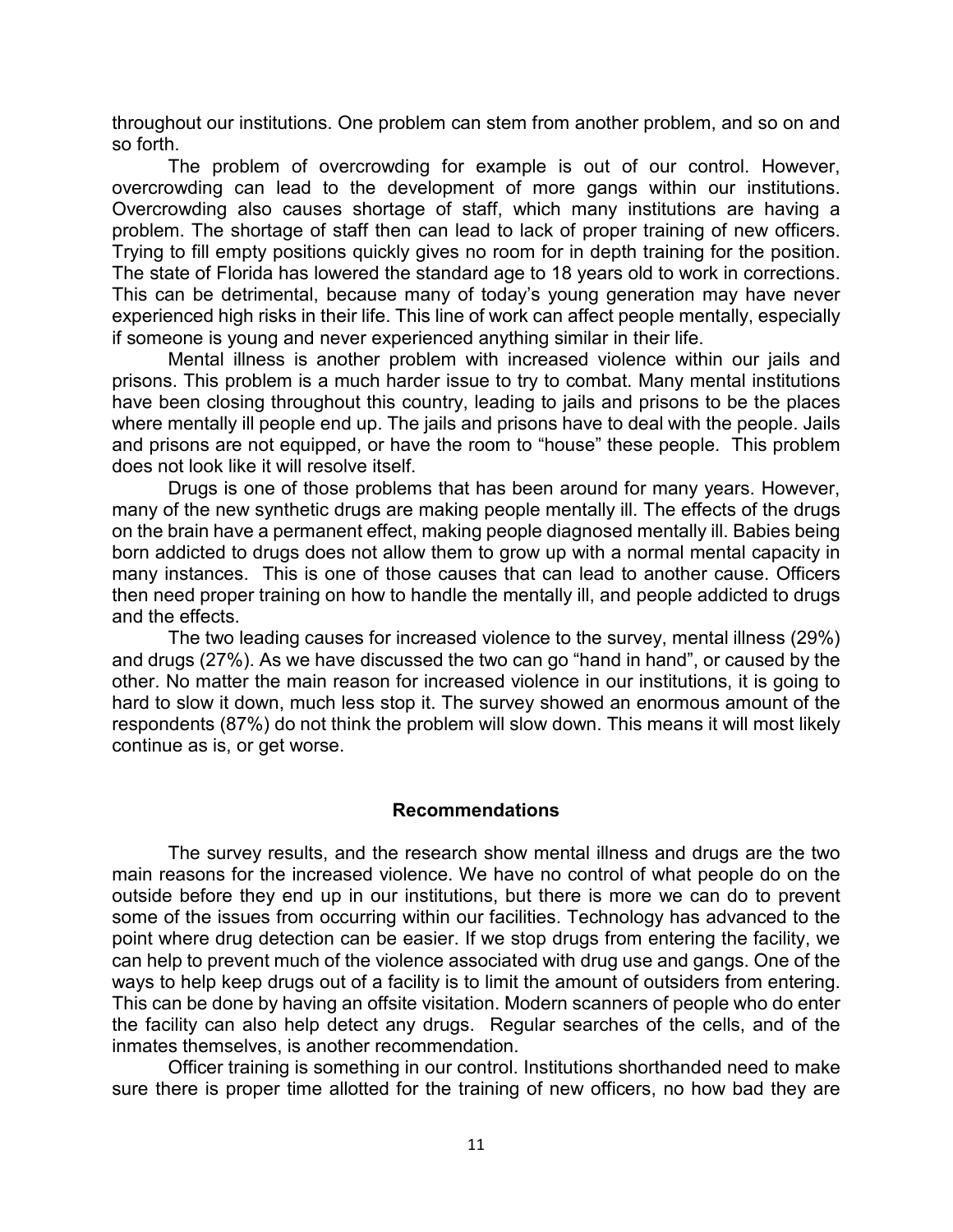needed to fill positions. Including training for the mentally ill, and drug addicts can be longer within the academies. This is especially important for the newer generation, and the younger ages of those coming through the academies. With the inmate population increasing throughout the country, more officers are needed. We need to train those coming into the field better, but also retain. Retention can be done in a variety of ways. This is a separate discussion in itself.

Institutions that have the room, should try to segregate the mentally ill as much as possible. This will help with the increasing violence problem. Making sure gangs are kept separate, is another way to minimize increasing violence if there is enough available space. This may not always be viable for many institutions because of the overcrowding problem many face.

Ultimately, there may not be a real solution to the increased violence throughout our institutions for the short term. The long-term solution of course would be to build more jails and prisons. The inmate population will continue to increase as long as the population of the country increases. In order to do this, it takes money and more officers. Neither of which is readily available anytime soon. It is difficult enough to find and train new officers properly now. The short-term recommendation is to try to minimize the increased violence within the jails and prisons as best as can be done. Identify some of the reasons for increased violence of a particular institute and do the best to minimize. Always remember, no matter what, to stay safe and be vigilant.

Lieutenant Trent Gibson has been with the Lake County Sheriff's Office since 2002. He started his career as a civilian control room operator. He was promoted to correction officer six months later. He worked in housing for five years, before moving to permanent booking. Next, he became a corporal in booking, Sergeant in Housing, Sergeant in booking and then a lieutenant over a shift. He was moved in 2018 to an Administrative Lieutenant where he is today. Trent has a Bachelor's of Science in Political Science with a minor in Criminology from Florida State University.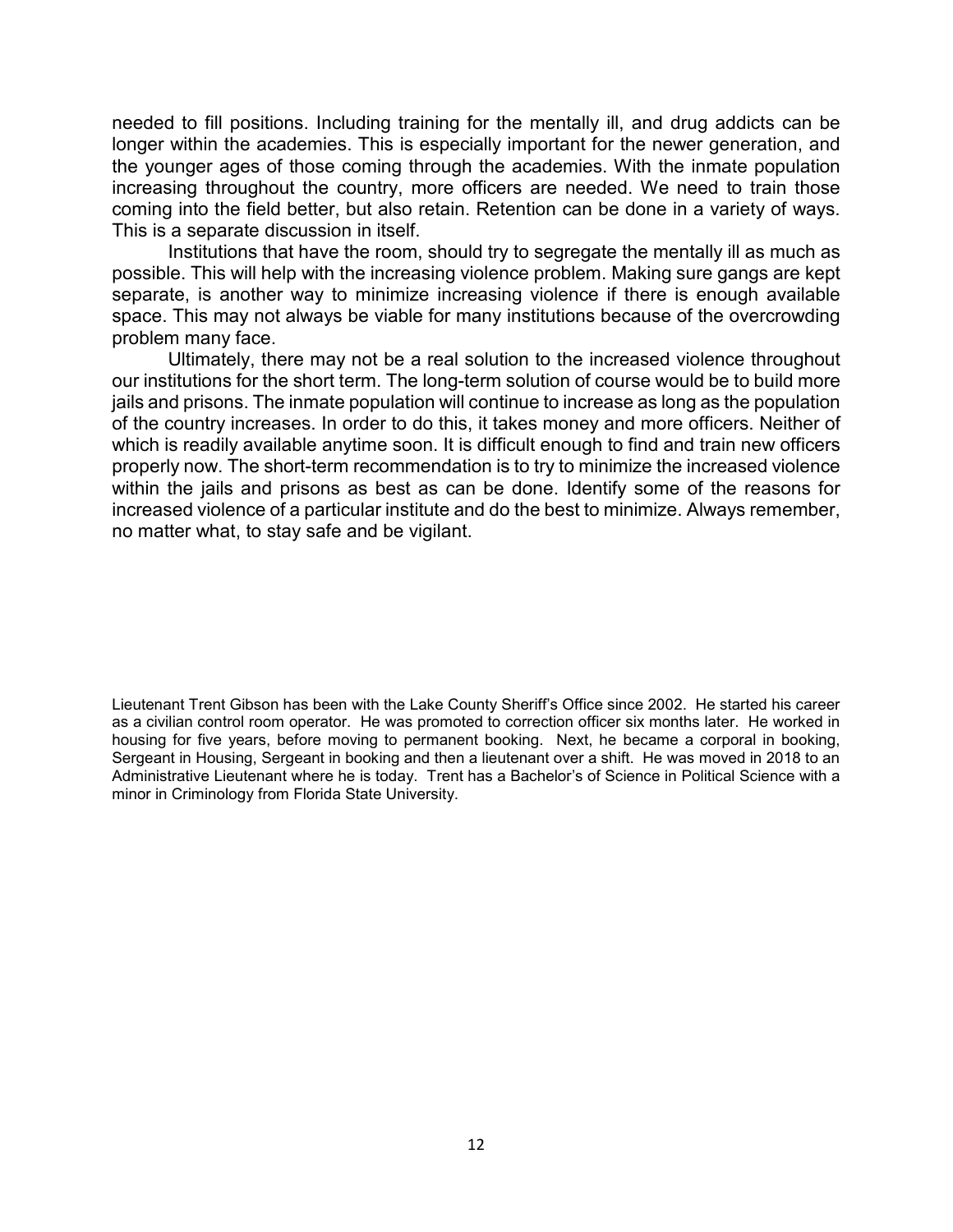### **References**

Dyck, D. (2012, July 9). A troubling rise in violence in Canada's prisons. *The Star*, 1-2.

- Frazee-Walker, D. (2013, October 18). *A tie to mental lllness in the violence behind bars.* Retrieved from Prison Education.com.
- Fuller, D.A., Sinclair, E., Geller, J., Quanbeck, C. & Snook, J. (2016). *Trends and consequences of eliminating state psychiatric beds.* Arlington, VA: Treatment Advocacy Center.
- Galvin, G. (2017). Underfunded, overcrowded state prisons struggle with reform. *U.S. News*, 1-8.
- Goss, J. R., Peterson, K., Smith, L.W., Kalb, K., & Brodey, B.B. (2002, May). Characteristics of suicide attemps in a large urban jail system with an established suicide prevention program. *Psychiatric Services*, 53(5), 574-579.
- Harris, K. (2012). Rise in prison gangs fueling violence, drug trade. *CBC.CA*, 1-6.
- Knight, N. (2016, August 12). Revealed: Private federal prisons more abusive and violent. *Common Dreams*, 1-11.
- Levan, K. (2013). *Prison violence: Causes, consequences and solutions* (1 ed.). Burlington, VT: Ashgate Publishing Company.
- Levan, K. (2011) Corrections (1 ed.). Burlington, VT: Ashgate Publishing Company.
- Mann, B. (2016, October). Reports of prison guard brutality in New York draw a harsh spotlight. *NPR*, 1-3.
- Mitchell, J. (2009). Treatment, not jail, urged for mentally ill in Miss. *Jackson Clarion Ledger*.
- Pyrooz, D. C. (2018). Using restrictive housing to manage gangs in U.S. prisons. *National Institute of Justice*, 1-6.
- Robertson, C. (2017, March 28). An Alabama prison's unrelenting descent into violence. *The New York Times*, 1-19.
- Shaw, D. (2015, January 13). Gangs and drugs fueling upserge in prison violence. *BBC News*, 1-17.

Thompson, E. (2019). What are the causes of prison violence? *Leagle Beagle*, 1.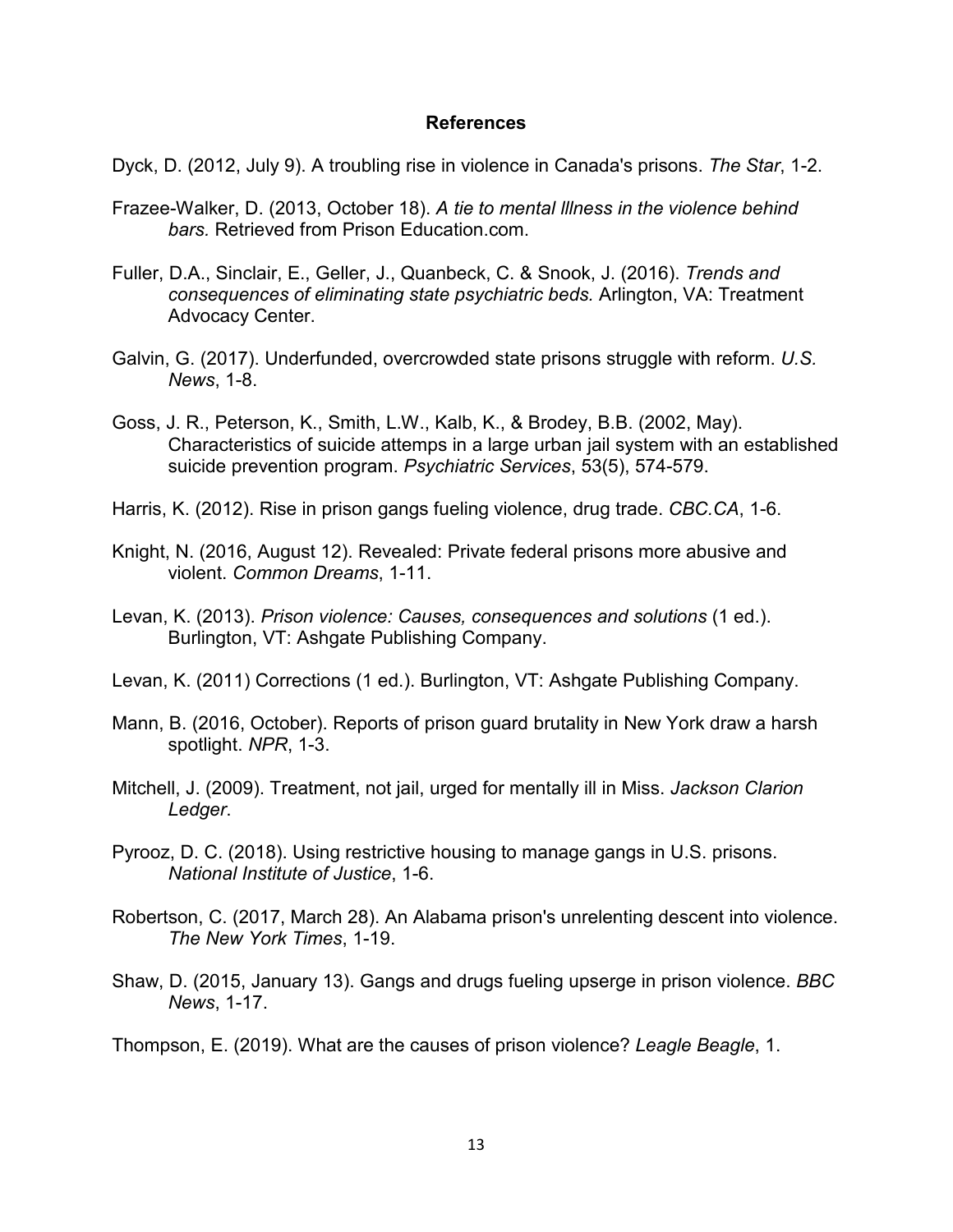- ToersBijins, C. (2012, June). A correctional officer's challenge; Does abuse or neglect lead to violence. *Corrections.com*, 1-3.
- Torrey, E. Z., Zdanowicz, M.T., Kennard, A.D., Lamb, H.R., Eslinger, D.F., Giasotti, M.C., & Fuller. D.A. (2014). *The treatment of persons with mental illness in prisons and jails: A state survey.* Arlington, VA: Treatment Advocacy Center.
- Ward, V. (2015, June). Legal highs blamed for increasing levels of violence in prisons. *The Telegraph*, 1-2.
- Zoukis, C. (2017). The dirt wars: An intimate look at convict culture in American prisons. *HuffPost*, 1-7.

# **Appendix A**

## Survey Questions

Through research, violence in jails and prisons has increased. The five main reasons for the increased violence are as follows: (violence is described as inmate on officer, inmate on inmate, sexual, inmates on themselves).

- 1) Overcrowding
- 2) Drugs
- 3) Gangs
- 4) Mental health
- 5) Officer training with newer generation/staffing
- 1) Do you work in a;
	- A. Jail
	- B. Prison
- 2) How many years of service in current field?
	- A. 5-10
	- B. 11-18
	- C. 16-20
	- D. 20
- 3) Concerning the increased violence, has your facility been prepared?
	- A) Yes
	- B) No